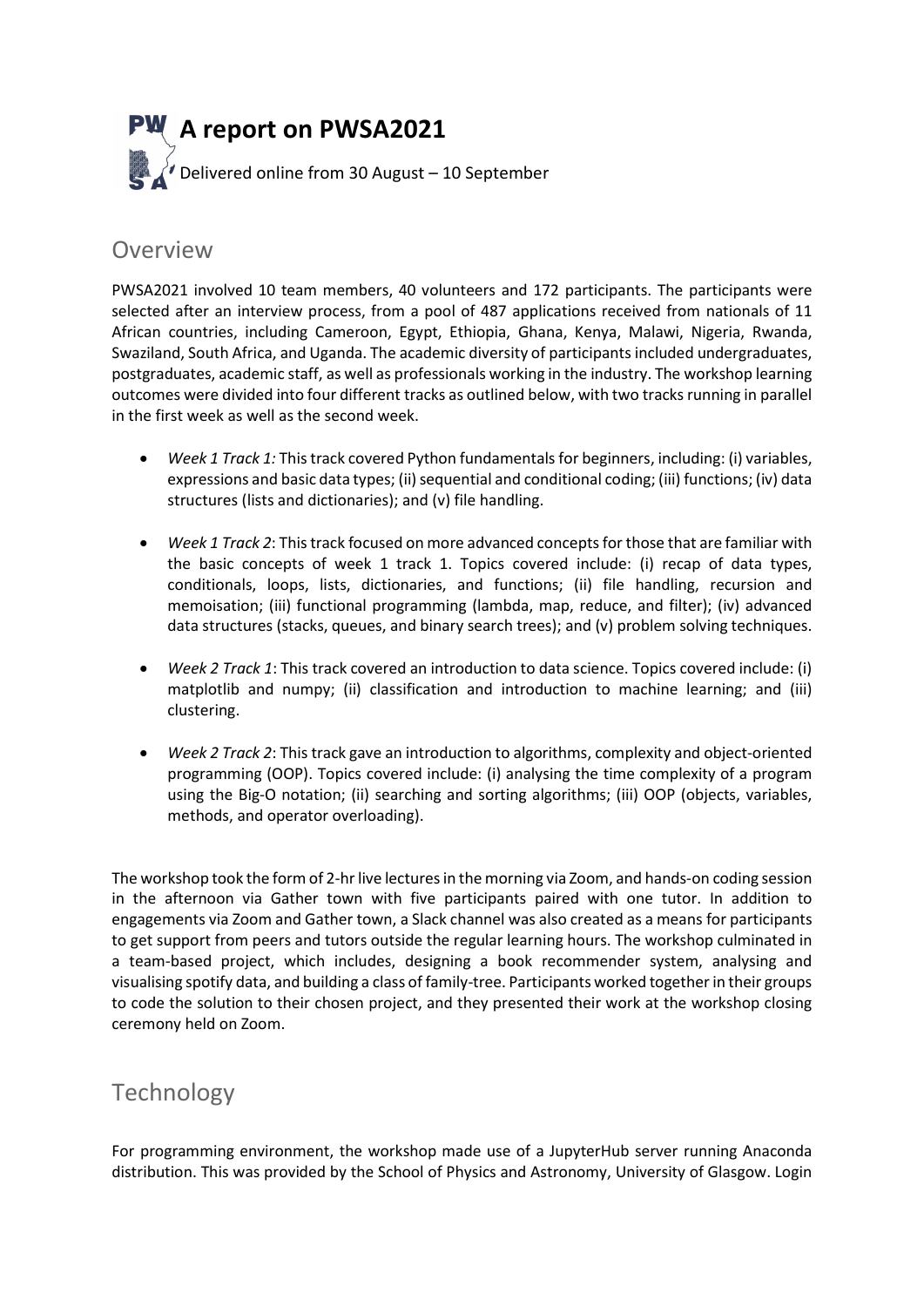credentials were created for each participants to access the server, codes were written using Jupyter notebook, and all lecture materials as well as skeleton of coding tasks were pushed onto the server. This made it easy for us to quickly get updated materials across to all participants and it saved us from typical installation issues that would be difficult to troubleshoot online.

## Outcomes and Impact

In terms of workshop impact, when we evaluated the self-rated confidence of participants, we found that they felt more confident with Python programming after the workshop than they did before (see the figure below). In addition, participants' performance with respect to the daily coding tasks that accompanied each taught content, as well as their solution to the group project was evidence that they have attained the workshop learning outcomes. On average, we found that 80% of the participants completed the tasks assigned to them during the hands-on session.



For the volunteers, about 60% of them are undergraduate computing science students studying at the University of Glasgow. Since the workshop ended a few days before the new academic year started, they reported that tutoring the participants served as a refresher of programming concepts they need as they move to a new level and take advanced courses. In addition, all volunteers reported that they felt more confident with teaching programming. Also, they felt positive about themselves considering that the workshop gave them an opportunity to make an impact in the lives of others.

For the team, we had an opportunity to develop several skills, including oral and written communication, teaching, team-work, leadership and management, course development, as well as adapting to the many challenges that accompanies running an online workshop. An additional unplanned outcome is an experience report the team is currently putting together, on participants' motivation and challenges faced during the workshop. We intend to submit this report as a paper to a computer education education conference venue. If this gets accepted, we will be contributing to scholarly literature on broadening participation of ICT in Africa.

# Equality, diversity and inclusion

We are proud to report that our workshop was able to strike a gender balance on the teaching team, which was made up of 50% females and 50% males. In addition, 20% of the team shared the same racial, academic, and cultural background with the participants, which meant participants could easily identify with them. Further, while recruiting volunteers who supported our participants in a "tutor" capacity, our advertisement encouraged Africans and those who identified as female to apply for this role. In addition, our lead, Dr. Sofiat, was contacted by some ladies who were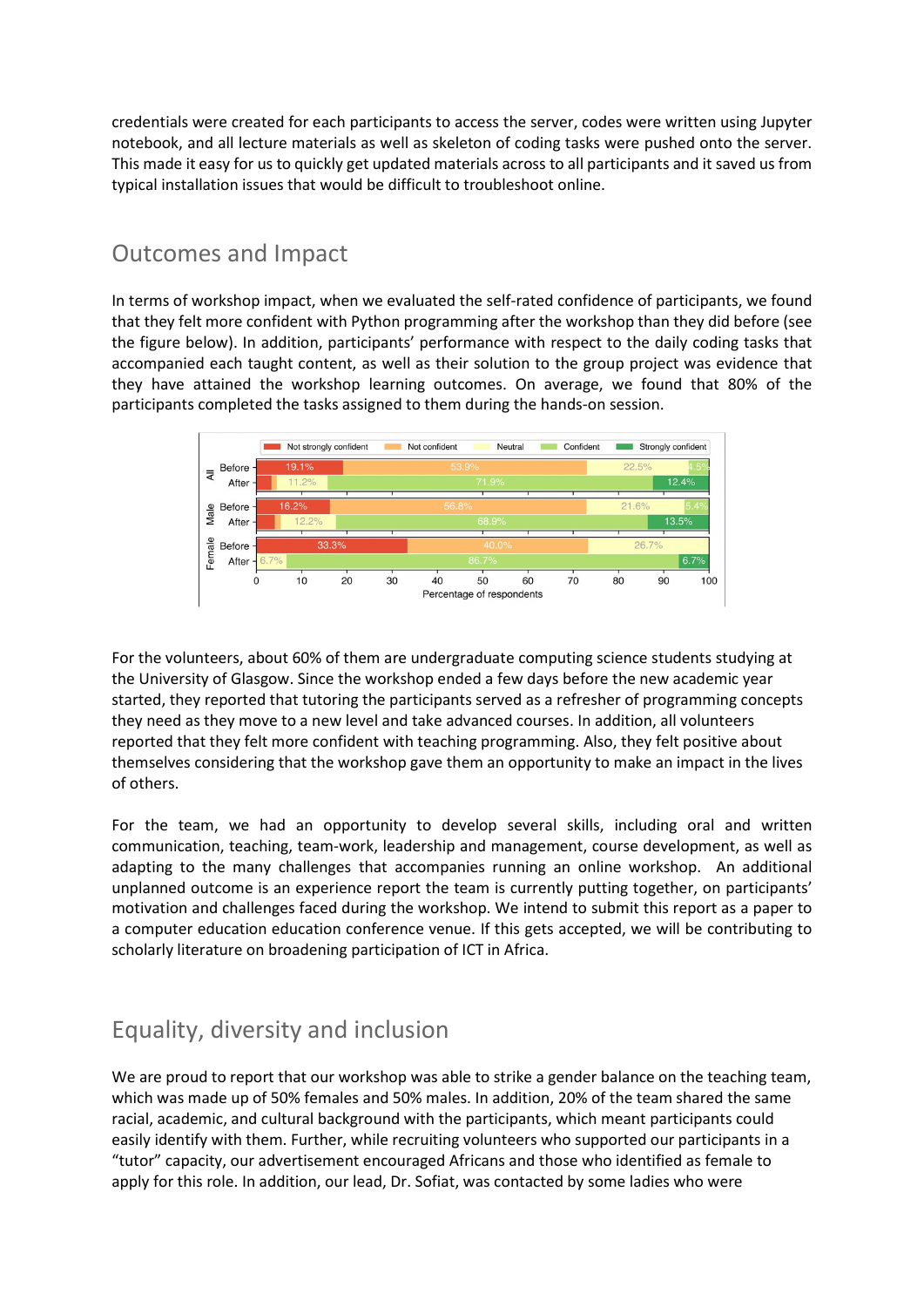considering applying as a volunteer but felt that they were not good enough, and she quickly used herself as an example and encouraged them to apply. As a result, our volunteers comprised 23% females, 77% males, and about 36% of them shared the same ethnic and academic background with our participants. In addition, about 60% of them are computing science students studying at the University of Glasgow, one of them is a data analyst from India, while the rest are Nigerians.

Of the 172 selected participants, only 15.7% identified as female while 84.3% identified as male. Despite positive encouragement from the workshop team during the interviews, it is clear that female participation was still severely limited. This can be attributed, among other reasons, to the low percentage of women studying STEM-related subjects in higher education in African countries, as it is from these subject areas that the majority of participants have been drawn from.

With respect to inclusion, our participants were drawn from 11 different African countries, and they included students, lecturers, lab technicians, and professionals working in the industry. This rich diversity meant we could group participants in such a way that there was at least one female in a group, and a mix of participants from different countries. As a result, this encouraged collaborative learning, respecting the differences of others, and honing their communication skills, all of which are desirable qualities of professional practitioners.

## Challenges

On one hand, running the workshop online meant we could accommodate more participants from 11 different African countries. On the other hand, it posed many challenges ranging from internet connectivity issues, power, distractions from study, work and other personal responsibilities. To mitigate the internet issues, we provided 40GB of data to participants who opted for the support. Even with this, some participants were still unable to complete the training because their power supply was erratic, laptop microphone was not working, laptop has a bad battery, or a combination of everything. As a result, we had participants missing some days and finding it difficult to catch up with the content when they come back online. This was physically and mentally stressful for the team, because we were working overtime trying to track down participants and revising concepts that had already been covered multiple times.

Another main challenge that accompanied delivering our workshop was the fact that it was difficult to help participants tackle confidence issues online. During our previous physical workshops, we were able to read participants' body language and devise a way to help them get over the fear of approaching programming for the first time. However, it was difficult to identify and tackle this online with their videos turned off to boost internet connection.

With all these challenges, our participants persevered and were committed to learning. This was also confirmed by the tutors who were monitoring their progress. Some of their comments are as follows: "doing well despite network issues"; "I've had a great time working with them especially with one who is a mother that still manages to get the tasks done with her daughter shouting in her ear sometimes". The team is powered by the thirst of Africans, for quality education and technological upskilling, and with lots of hope for the future, we hope to continue to empower more learners in the continent via PWSA.